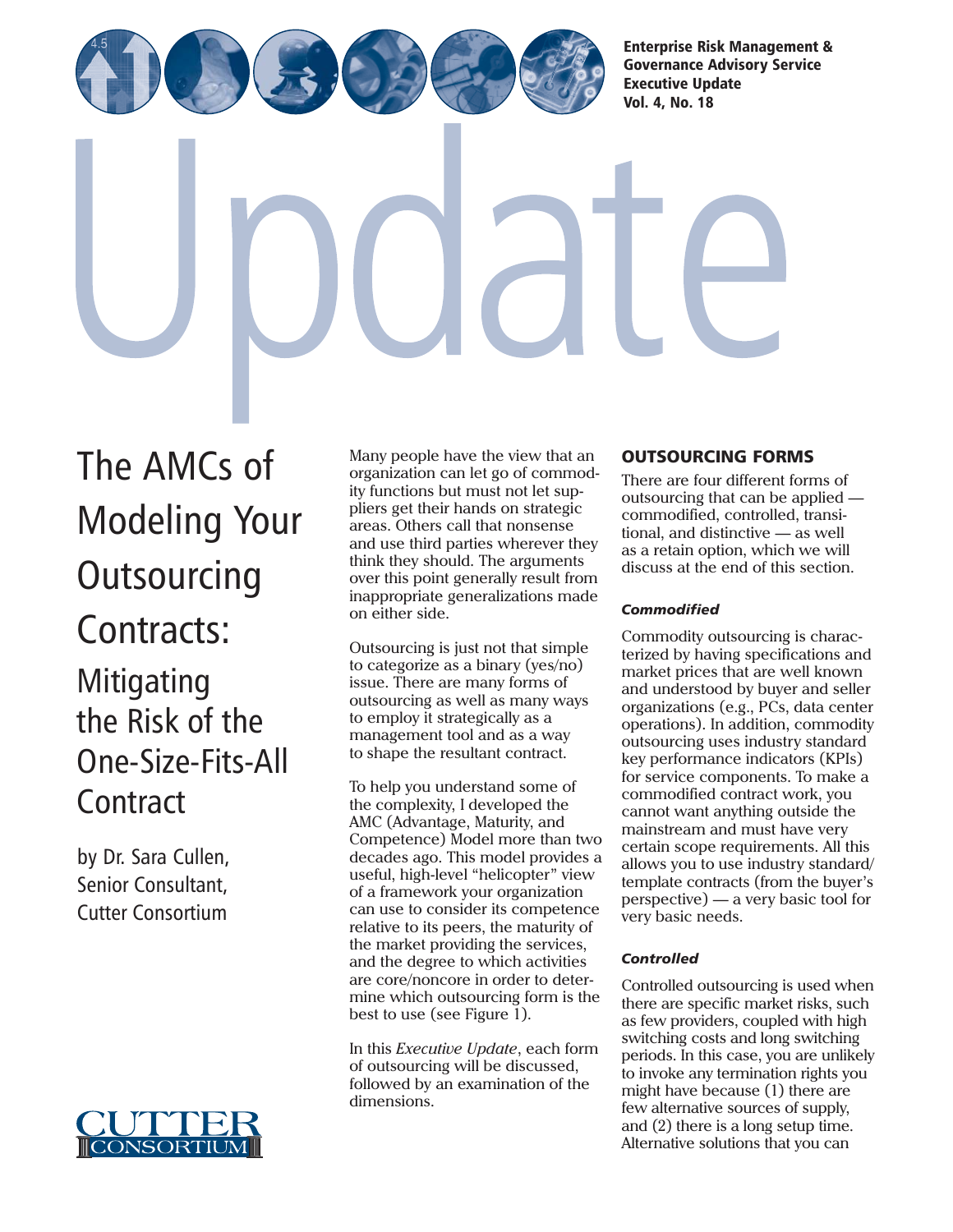

Figure 1 — The AMC Model.

employ must be included in your contract; for example:

- **Benchmarking provisions that** help keep costs and service levels near the current market (since you cannot easily switch providers).
- Relationship management techniques that build a strong affiliation between the parties, such as a governance charter [1] and a relationship values charter [2]. Your dependence means you cannot afford to have a dysfunctional relationship and cannot afford to allow either party to manage the contract ineffectively.
- **Proactive joint issue manage**ment that involves a system whereby both parties can raise and resolve issues before any have a chance of becoming a disputer; invoking third-party dispute resolution clauses is expensive and often does not yield win-win outcomes.

#### *Transitional*

Transitional outsourcing is designed to help you obtain something you

do not currently have. A common arrangement of this type of outsourcing is one where you want to gain internal expertise not currently present in your organization. You use the market to gain such knowledge so you can then backsource the work if you want to. Knowledge transfer techniques are key elements in this case (i.e., secondments, training, and keeping ownership of any intellectual property development).

Alternatively, you may want to put in technologies you do not have without having to outlay a huge capital investment. In this manner, you can "piggyback" on existing platforms of providers until the price point of the technology is such that you can economically afford to set up your own operations. In this case, disengagement provisions are key, whereby the provider has a contractual obligation to help you set up your new shop, sell the technology you are using at fair market value (or book value, if you have agreed to that), and provide post-termination support at agreed rates.

#### *Distinctive*

In the distinctive form of outsourcing, your needs are either fairly new or unique in the market or you want to restrict your competitor's access to proprietary know-how, technologies, or applications that the provider will inevitably acquire expertise in (thus keeping competitive advantage). In the case of the latter, the contract most certainly will have you owning all the ownership rights in developed intellectual property, will have identified key personnel that would individually sign confidentiality agreements (in addition to the provider's obligations), and might have the right of termination should the provider win a contract to provide similar work to that of the buyer. (Note: you generally cannot stop the provider because most countries have a fair trade act that prevents you from restricting your suppliers' trade without compensation.)

In the case of the former, your unique requirements necessitate carefully constructed contracts not catered by standard contract templates.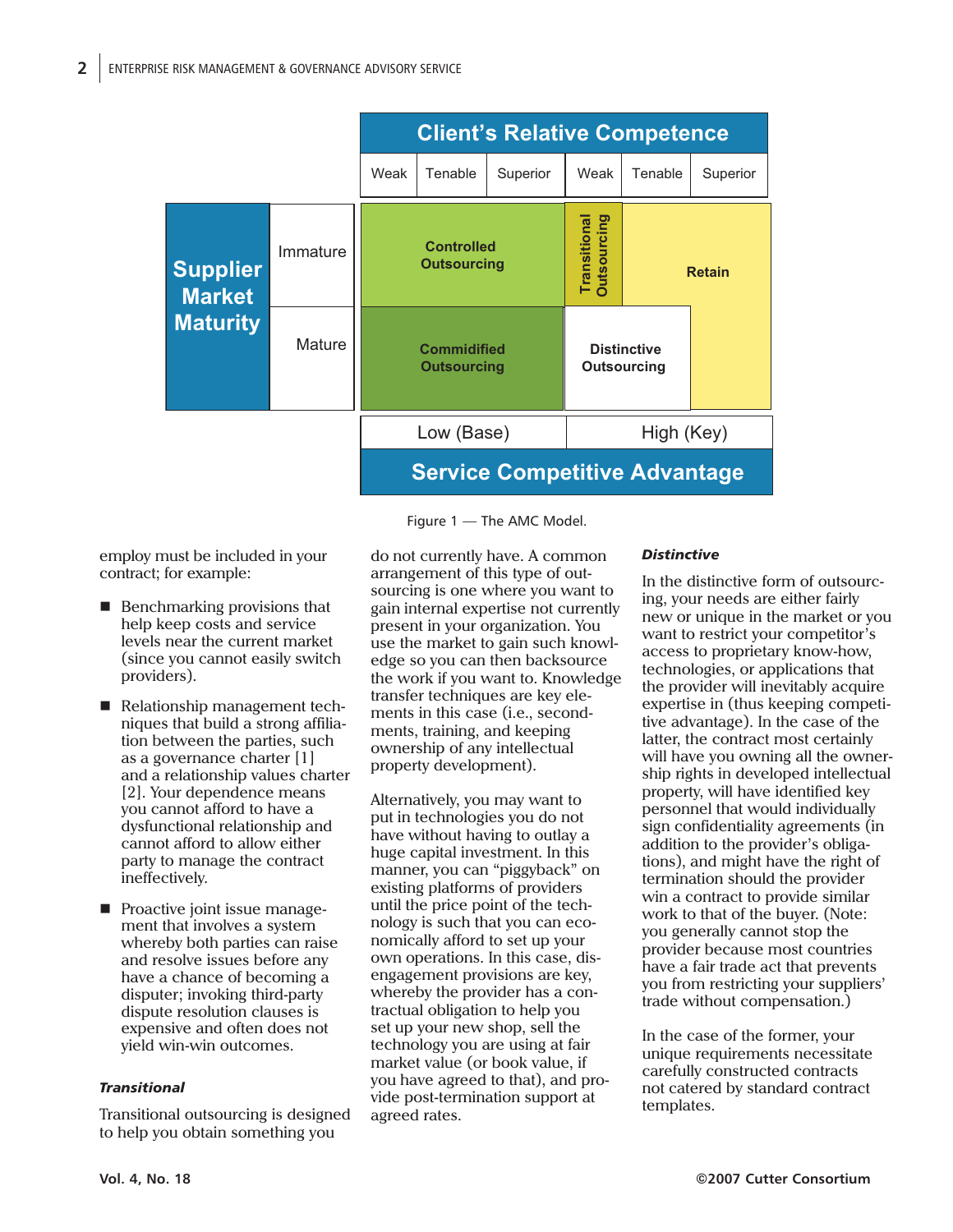One example of this is using multiple competing providers to deliver end-to-end IT solutions where providers are not accustomed to collaborating with each other and would not naturally do so. While becoming more common, it is still an immature capability of most markets and the providers that comprise those markets. Accordingly, organizations have to create solutions where there is no template. These solutions include:

- **Joint management committees** — made up of representatives from all the providers and the client organization (chaired by the client, of course)
- **Colocation** where key personnel from all the providers are colocated at the client's site to form closer working and personal relationships
- A cross-provider management **agreement signed by all providers and the client** clearly stating how all the providers are expected to work together, collaborate, and innovate (and what happens if one does not)
- **KPI portfolios** individual provider KPIs within their scope, as well as end-to-end KPIs for which each provider refunds a portion of the fees commensurate with their contribution if failure occurs or shares in a reward for success
- **Provider satisfaction surveys** — not just of the client's satisfaction with the providers but also each provider's satisfaction with the others
- **An inhouse integration unit** ensuring seamless workflows and acting as the "lubricant" in responsibility handovers between providers

#### *The Retain Option*

This particular model's primary purpose is to help you decide what form(s) of outsourcing arrangement you might require, rather than to help you decide whether or not to outsource; for that, your business case will need to decide whether adequate value for money can be achieved with manageable risks. That said, there is a clear retain option displayed in Figure 1, for when you have at least tenable competence in strategic areas in immature markets or superior competence in mature markets.

However, some organizations use this superiority to offer value to other organizations through commercializing the inhouse activity. We have seen this, for example, with Philips Electronics forming Origin to sell its development and operational IT capability on the IT services market.

#### DIMENSIONS THAT APPLY TO OUTSOURCING FORMS

#### *Look at Activities Not Critical for Competitive Advantage*

Outsourcing any part of an organization fundamentally implies an in-depth understanding of the core competencies and technologies on which the organization intends to build its future competitive advantage. This dimension looks at the importance of the service in terms of its contribution to the organization's sustainable competitive advantage.

If an activity is not creating competitive advantage, is the organization overly investing in it? There may be better investments an organization can make with its human/asset capital for greater effect. In fact, retaining marginal commodity activities may result in competitive disadvantage if competitors are better at leveraging scarce resources. Being the best at nonadvantage activities is easy to be proud of, but shouldn't the organization really be best at something else?

If the organization is superior at a noncore IT activity, it may have unlocked shareholder value that can be realized through the sale or commercialization of the function, and then could use an outsourcing contract with the new entity to provide ongoing service. The market maturity will then drive the type of outsourcing model needed — whether it is controlled or commodified.

Of course, another alternative if you are more competent in an IT activity than the market, in terms of cost and capability, is to keep the activity inhouse for the meantime and look to outsourcing later when the market has caught up on price/ performance.

#### *Look at Maturity of the Market*

The next dimension looks at the maturity of the suppliers and the market in the locations relevant to your organization.

In a mature market, there are many very experienced providers, switching costs are low, and switching time frames are short (so that termination clauses can economically be invoked). If the market is mature, a commodified outsourcing arrangement can be the starting point.

If the market is immature (few suppliers or immature capabilities), a greater degree of control is required in ensuring ongoing benefits, accelerating the market's capabilities, and developing alternative competitive supply; hence, a more controlled style of outsourcing is required. Control can be obtained through numerous means — for example, multisourcing, whereby one provider can step into the work of another if need be; a panel, whereby each provider must regularly compete for work; or a phased approach, where you outsource one part and package further parts for competitive bidding at a later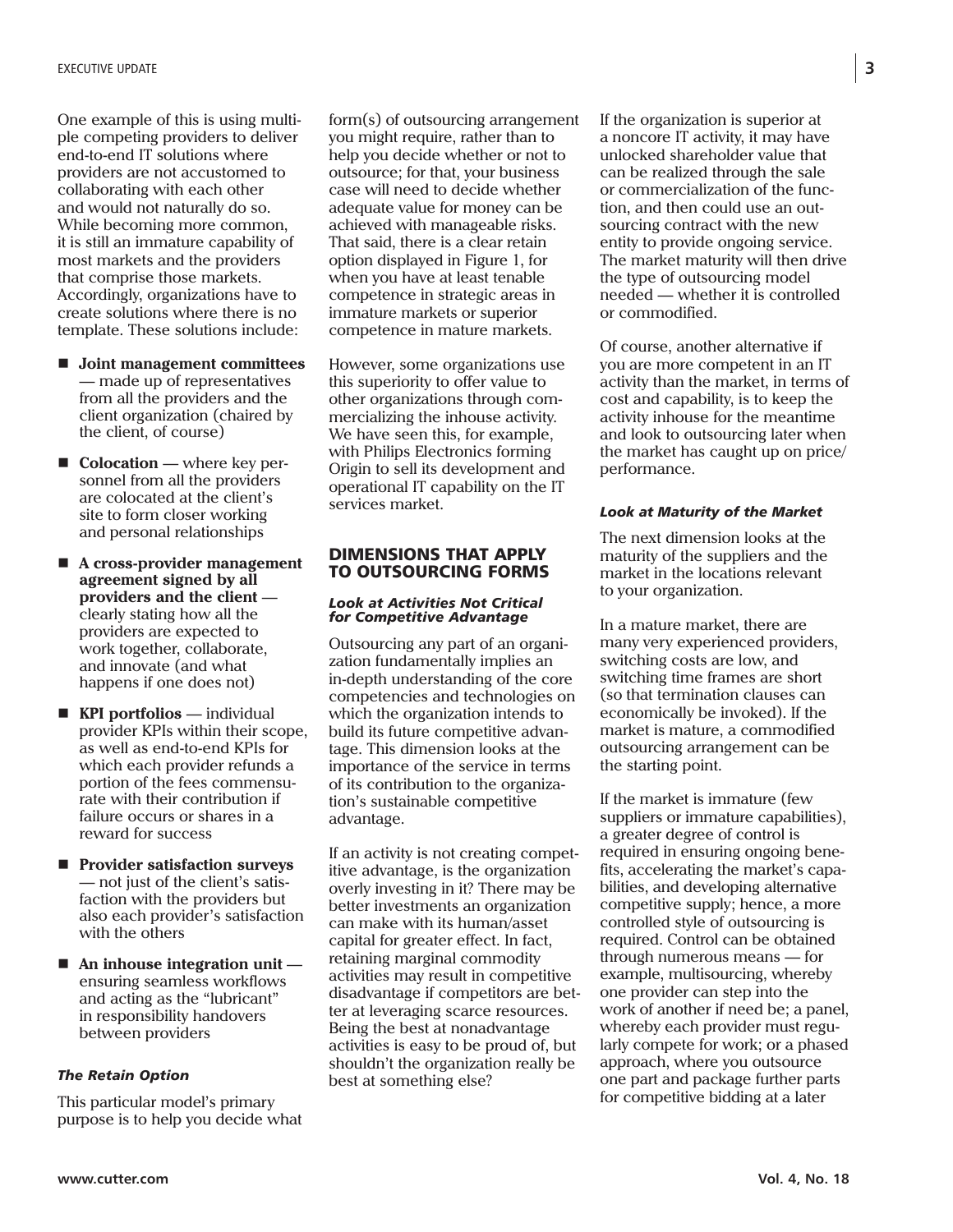stage as capabilities mature or the market becomes more competitive.

#### *Look at Your Organization's Relative Competence*

The third dimension looks at your organization's relative competence in the area compared to the market and your competitors in terms of effectiveness, cost, and value.

Are there activities that can deliver competitive advantage but your organization does not possess the competence? Transitional sourcing can bring that competence to the organization, typically buying in external competencies to work under inhouse management control and facilitate transfer of learning in order to build the competence further. However, you will need to design the arrangement to transfer the requisite knowledge while keeping options open for backsourcing as your relative competence grows.

Does the organization have at least a tenable position in competitive advantage activities where the market is not mature? The organization will want to retain these services inhouse and not let its competitors have access via suppliers.

If you are considering outsourcing mission-critical areas where you are at least equal in competence to an immature market or superior in a mature market, you really need to ask yourself why. Just because something can be outsourced does not mean it should be (even if you believe the 20% cost savings myth so often bantered about).

## **CONCLUSION**

A particular deal may require that all forms of outsourcing are employed in different capacities. For example, a single global PC supply contract may be commodified in the US because the logistics chain is reliable and efficient, but could require controlled contracts elsewhere due to the lack of mature logistics/distribution chains (i.e., in Eastern block and African locations). Or perhaps the PC supplier does not have its own distribution chains but rather relies on resellers whose services and capabilities differ substantially between them. In such cases, a master agreement can be reached with the supplier on price, but each location is likely to need another agreement with the reseller on delivery dates, recall, and warranty fix turnaround times.

In another example, an operations contract may have the legacy mainframe operations under a commodified contract, while putting a new platform in place goes under a transitional arrangement, which will be your proprietary system under a distinctive contract.

Further still, a help desk arrangement for standard level one support (which can use a commodified arrangement) may be offshored (which requires a controlled contract) while also actively seeking to diagnose caller issues and reduce dependence on the help desk (needing a transitional arrangement).

It is important to acknowledge the different outsourcing models and choose the right mix of models to deliver on the situation of the organization, the context of the market, and the goals that the organization is seeking to accomplish through outsourcing.

Of course, no type of deal can deliver results if it is poorly constructed and managed. Hopefully, the AMC Model has shown you different ways of thinking about constructing a deal that will work for you.

## REFERENCES

1. Cullen, Sara. "The Governance Charter: Managing the Outsourcing Arrangement." Cutter Consortium Sourcing & Vendor Relationships *Executive Report*, Vol. 8, No. 1, January 2007.

2. Cullen, Sara. "Relationship Values Charter: Managing Good Behaviors in Outsourcing Arrangements." Cutter Consortium Sourcing & Vendor Relationships *Executive Update*, Vol. 6, No. 13, 2005.

## ABOUT THE AUTHOR

*Sara Cullen is a Senior Consultant with Cutter Consortium's Sourcing & Vendor Relationships and Enterprise Risk Management & Governance practices. She is currently the Managing Director of The Cullen Group, a specialist organization offering consulting, training, and methodologies regarding commercial agreements. Dr. Cullen was a former national partner at Deloitte in Australia, where she ran the outsourcing consulting division, and she received her PhD from Melbourne University in the field of outsourcing. She has consulted to 110 private- and public-sector organizations, spanning 51 countries, in more than 130 outsourcing projects with contract values up to \$1.5 billion per year.*

*Dr. Cullen is a widely published author. Her publications include* Intelligent IT Outsourcing*,* Outsourcing: Exploding the Myths*,* Contract Management Better Practice Guide*,* Best Practices in ITO*,* Lessons Learnt in Outsourcing*,* Service Provider Management*,* Outsourcing Guidelines*, and* Outsourcing: What Auditors Need to Know*, in addition to research with various universities since 1994, including the London School of Economics, Melbourne, Oxford, and Warwick. She has been featured in such publications as the* Australian Financial Review*,* Business Review Weekly*,* Computerworld*,* Directions in Government*,* European Journal of Information Systems*,* Information Economics Journal, Journal of Strategic Information Systems*,* Information Technology Report*,* Insurance Directions*,* Oxford Handbook*,* MIS*, and* MISQ Executive*. Her expertise is globally recognized, and she performs peer*